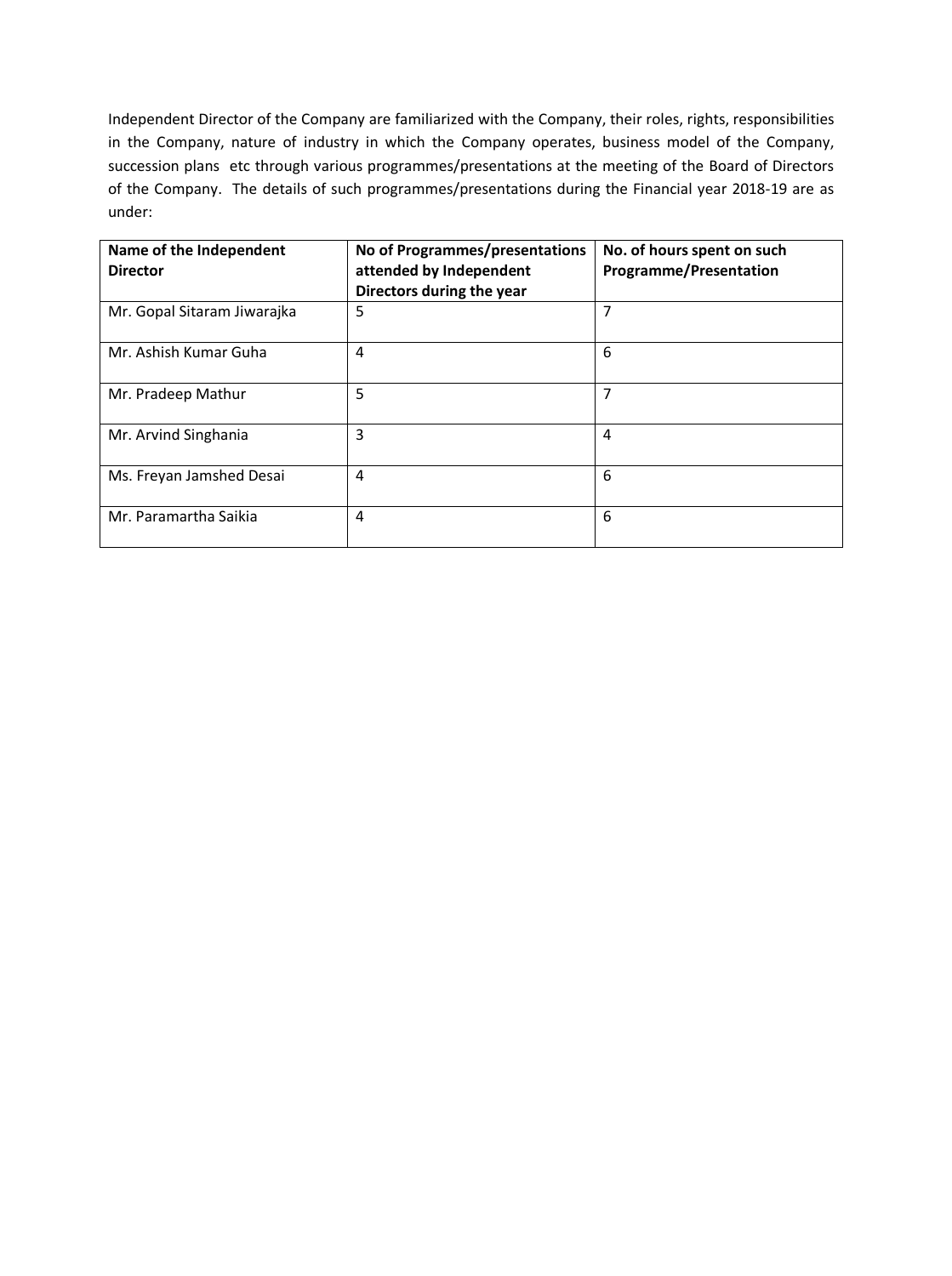Independent Director of the Company are familiarized with the Company, their roles, rights, responsibilities in the Company, nature of industry in which the Company operates, business model of the Company, succession plans etc through various programmes/presentations at the meeting of the Board of Directors of the Company. The details of such programmes/presentations during the Financial year 2019-20 are as under:

| Name of the Independent<br><b>Director</b> | No of Programmes/presentations<br>attended by Independent<br>Directors during the year | No. of hours spent on such<br><b>Programme/Presentation</b> |
|--------------------------------------------|----------------------------------------------------------------------------------------|-------------------------------------------------------------|
| Mr. Ashish Kumar Guha                      | 5                                                                                      | 9                                                           |
| Mr. Pradeep Mathur                         | 4                                                                                      | 8                                                           |
| Mr. Arvind Singhania                       | 3                                                                                      | 6                                                           |
| Ms. Freyan Jamshed Desai                   | 5                                                                                      | 9                                                           |
| Mr. Paramartha Saikia                      | 5                                                                                      | 9                                                           |
| Mr. Arindam Kumar Bhattacharya             | $\overline{2}$                                                                         | 4                                                           |